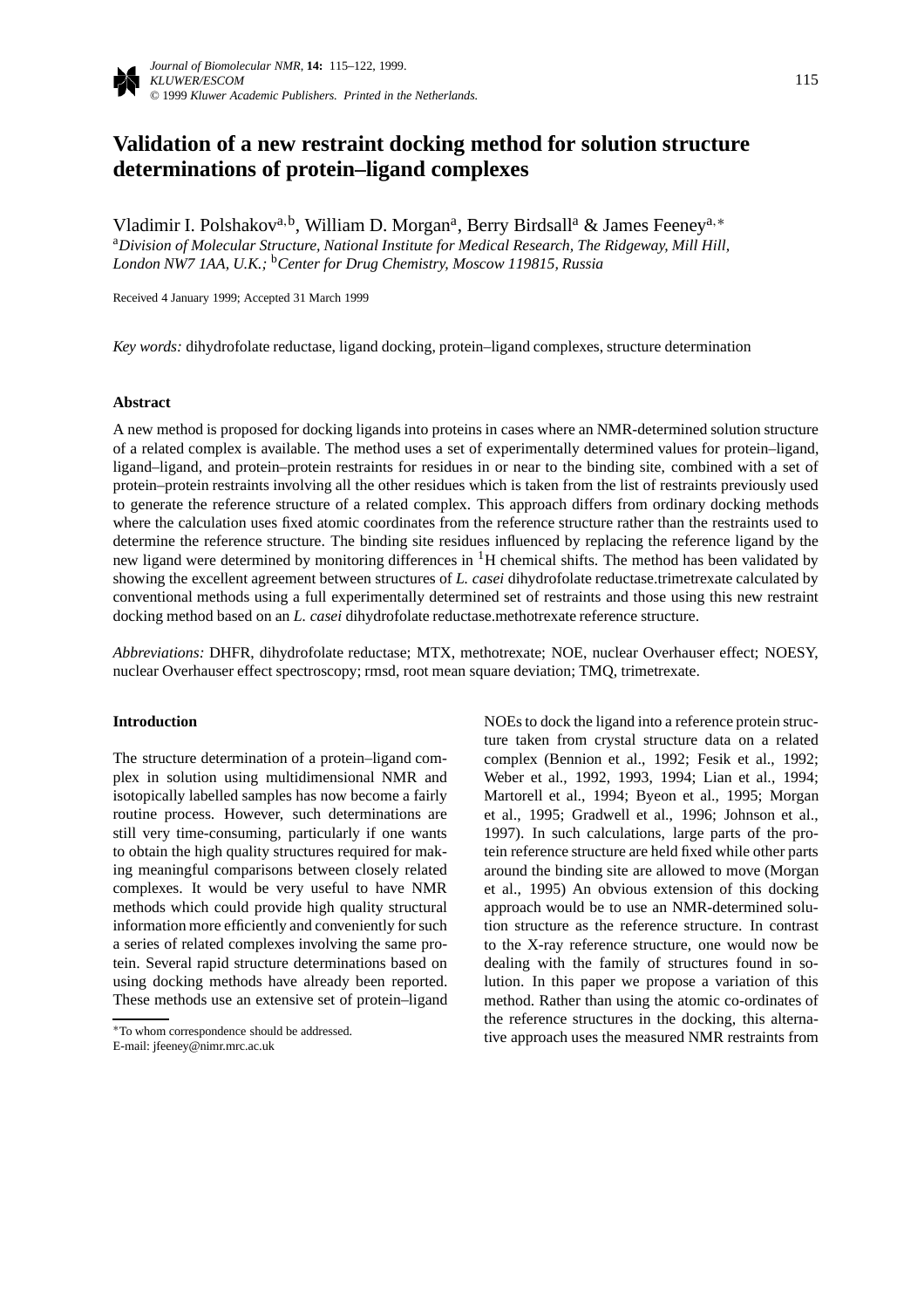which the reference structures were generated. This paper describes such a method for determining the structure of a new protein–ligand complex based on using a composite list of restraints comprising a set of experimentally determined protein–ligand, ligand– ligand and protein–protein NMR restraints involving residues in and around the binding site for the new complex, and an additional set of protein–protein restraints, involving all remaining residues, extracted from a list previously used for determining the high resolution solution structure of a related complex. We have validated the method by comparing structures of the complex of *L. casei* DHFR and trimetrexate (**1**) determined using this approach with structures of the same complex obtained using the conventional structure determination method (Polshakov et al., 1999).



## **Restraint docking method**

The full structure determinations of the complexes of *L. casei* dihydrofolate reductase with methotrexate (**2**) (Gargaro et al., 1998; Brookhaven Protein Data Bank 1ao8) and trimetrexate (Polshakov et al., 1999; Brookhaven PDB 1bzf) have been described earlier and here we illustrate the application of the restraint docking method using the data already available for these complexes. We choose the methotrexate complex as the reference structure and demonstrate how it is used for the restraint docking of trimetrexate to *L. casei* DHFR. The general protocol of this restraint docking method is shown in Figure 1 and includes



*Figure 1.* Protocol for the restraint docking method.

two main parts, assembling of the NMR restraints and carrying out the structure calculations.

#### *Assembling the restraints*

The first step (step A) is to make the resonance assignments for the protein and the bound ligand for the new complex (DHFR.trimetrexate in this case). In the present study, aimed at validating the method, these assignments were taken from the available data already published for the DHFR complex with trimetrexate (Polshakov et al., 1999). In fact, signal assignment procedures can often be simplified once the assignments for several well-determined related complexes have been made (Martorell et al., 1994; Polshakov et al., 1999): in some cases full assignments can be obtained without the need for recording the complete range of heteronuclear multidimensional experiments. Step B identifies those protein residues substantially influenced by changing the ligand and determines the experimental restraints involving the nuclei in the affected residues. For this, we compare the reported chemical shifts of the DHFR.trimetrexate and DHFR.methotrexate complexes (Soteriou et al., 1993; Gargaro et al., 1998; Polshakov et al., 1999), using the program NMRTABLE written in house, and identify the protein residues showing substantial chemical shift differences. In the case of a stereospecifically unassigned diastereotopic pair of protons, both combinations of the chemical shift differences were measured and the minimum values were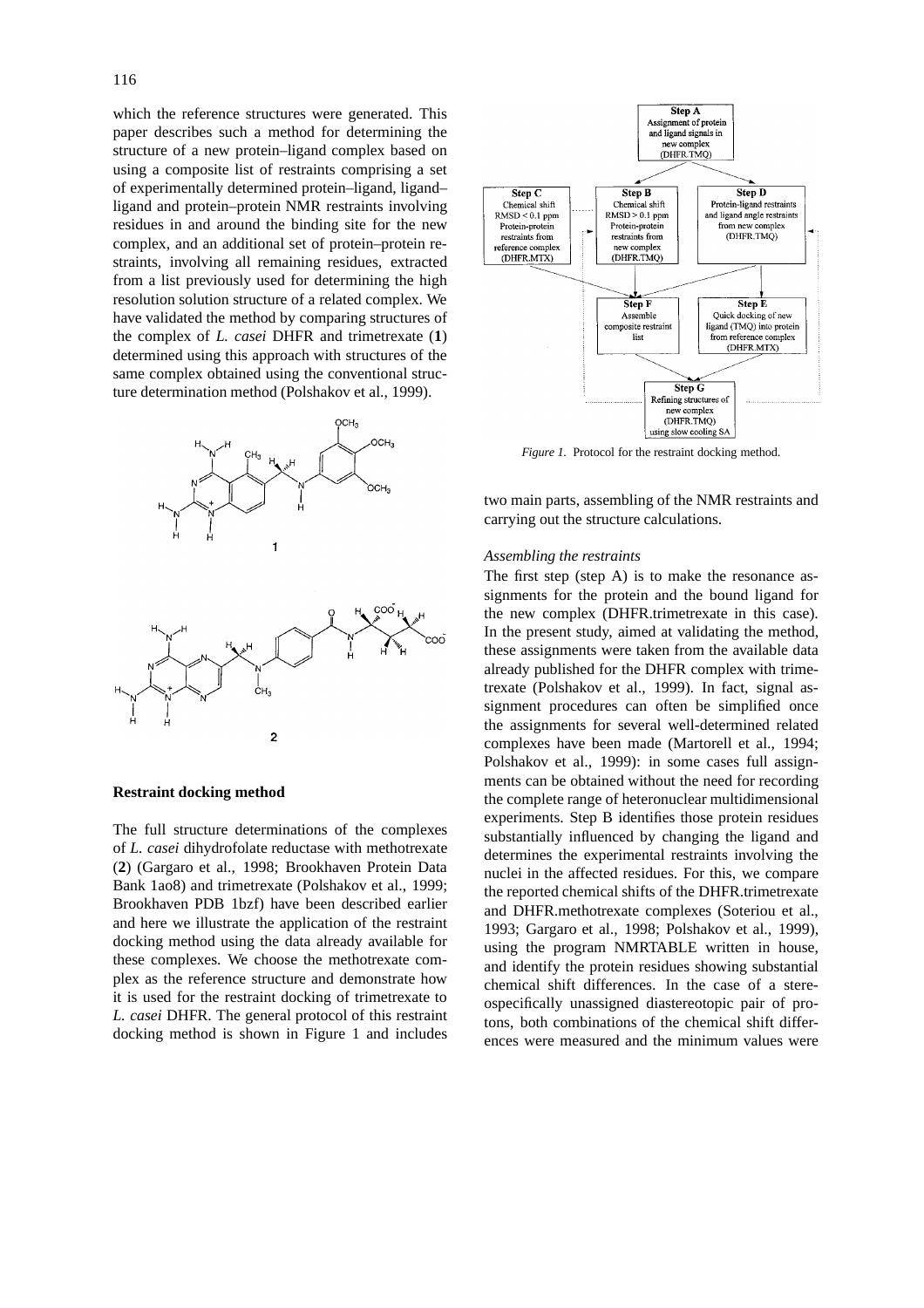selected for the rmsd calculations. All the available <sup>1</sup>H chemical shifts for the complexes were compared for each residue and the rmsd values were calculated. Twenty-three residues had rmsd values *>* 0*.*1 ppm and these were considered to be substantially influenced by replacement of the ligand: the chemical shift data for these residues are shown in Figure 2A. In the restraint docking method, all restraints (NOEbased distances, torsion angles and hydrogen bonds) involving these 23 residues need to be determined for the new complex. For the calculations described here, these restraints were already available because they had been determined for the conventional structure calculations of the DHFR.trimetrexate complex (Polshakov et al., 1999). In step C, the experimental restraints pertaining to the remaining 139 residues (whose chemical shifts were not significantly influenced by the change in ligand) were extracted from the list of restraints used previously for the reference structure (DHFR.methotrexate; Gargaro et al., 1998).

All docking procedures require an extensive list of restraints between the ligand and protein and in the next step D, the protein–ligand NOEs are assigned for the new complex (DHFR.trimetrexate) in order to obtain the corresponding distance restraints. Ligand torsion angle restraints are also included at this stage. For the calculations described here, the restraints involving the ligand were taken from the corresponding list used for the DHFR.trimetrexate full structure calculation (Polshakov et al., 1999). These constraints were used in two ways: firstly (step E), to determine an initial docked structure of trimetrexate with the reference structure (see *Structure calculations*) and secondly, to form part of the composite list of restraints (step F) used in the determination of the final structure (step G).

The composite list of restraints (B, C and D) used for the structure calculations of the DHFR.trimetrexate complex (see Table 1) contained 2787 NOEs (protein– protein: 960 (long range), 450 (medium range), 606 (sequential), 560 (intraresidue); protein–ligand: 75; ligand–ligand: 12). Eight ambiguous NOEs and 116 H-bonds were also included in the calculations. No intraresidue NOEs between atoms separated by three bonds (e.g. HN-Hα, Hα-Hβ) were included in the X-PLOR calculations because these (about 430 NOEs) had already been used for defining the torsion angles in the AngleSearch calculations (Polshakov et al., 1995).



 $0.0$ 60 100  $\Omega$  $20$ 40 80 120 140 160 *Figure 2.* Plots of calculated rmsd parameters for the DHFR.trimetrexate complex plotted against residue number. (A) rmsd values of the  $1H$  chemical shift differences between the DHFR.trimetrexate and DHFR.methotrexate complexes: only residues with rmsd  $> 0.1$  ppm are shown. rmsd  $= (\sum \Delta \delta^2 / N)^{1/2}$ where Δδ are the chemical shift differences for the individual protons and N is the number of protons compared for each residue. (B) rmsd values (rmsd<sup>dock/full</sup>) for the displacements over backbone atoms  $(C\alpha, C, N)$  calculated from the pairwise superimposition of each member of the family of DHFR.trimetrexate structures obtained from the restraint docking method on each member of the family of structures from the full conventional structure determination. (C) rmsd values (rmsd<sup>dock</sup>) for the backbone atoms calculated from the pairwise superimposition on backbone atoms of residues 1–160 within a family of DHFR.trimetrexate structures calculated using the restraint docking method. (D) rmsd values (rmsd<sup>full</sup>) for the backbone atoms calculated from the pairwise superimposition on backbone atoms of residues 1–160 within a family of DHFR.trimetrexate structures calculated using the full conventional method.

#### *Structure calculations*

 $0.4$ 

 $\mathbf 0$ 

 $3.0$  $\prec$ 

 $3.0$  $\prec$ 

 $3.0$ 

 $20$ 

 $20$ 

 $20$ 

 $\overline{A}$ 

40

40

60

80

Residue number

100

120

140

160

D

mdd  $0.3$ 

RMSD.  $0.2$  $0<sub>1</sub>$ 

ock/full  $20$ 

**RMSD<sup>dc</sup>**  $1.0$  $0<sub>0</sub>$  $\circ$ 

RMSD<sup>dock</sup>  $2.0$  $1.0$  $0.0$  $\mathbf{o}$ 

⋖  $2.0$ RMSD<sup>ful</sup>,  $1.0$ 

The structure calculations were performed using X-PLOR 3.1 (Brünger, 1992) on Silicon Graphics (Origin 200 and O2) workstations. In step E, initial structures for DHFR.trimetrexate were generated from the family of 21 NMR structures of the DHFR.methotrexate complex determined earlier (Gargaro et al., 1998). At this stage, the methotrexate was removed from the structures and the new ligand, trime-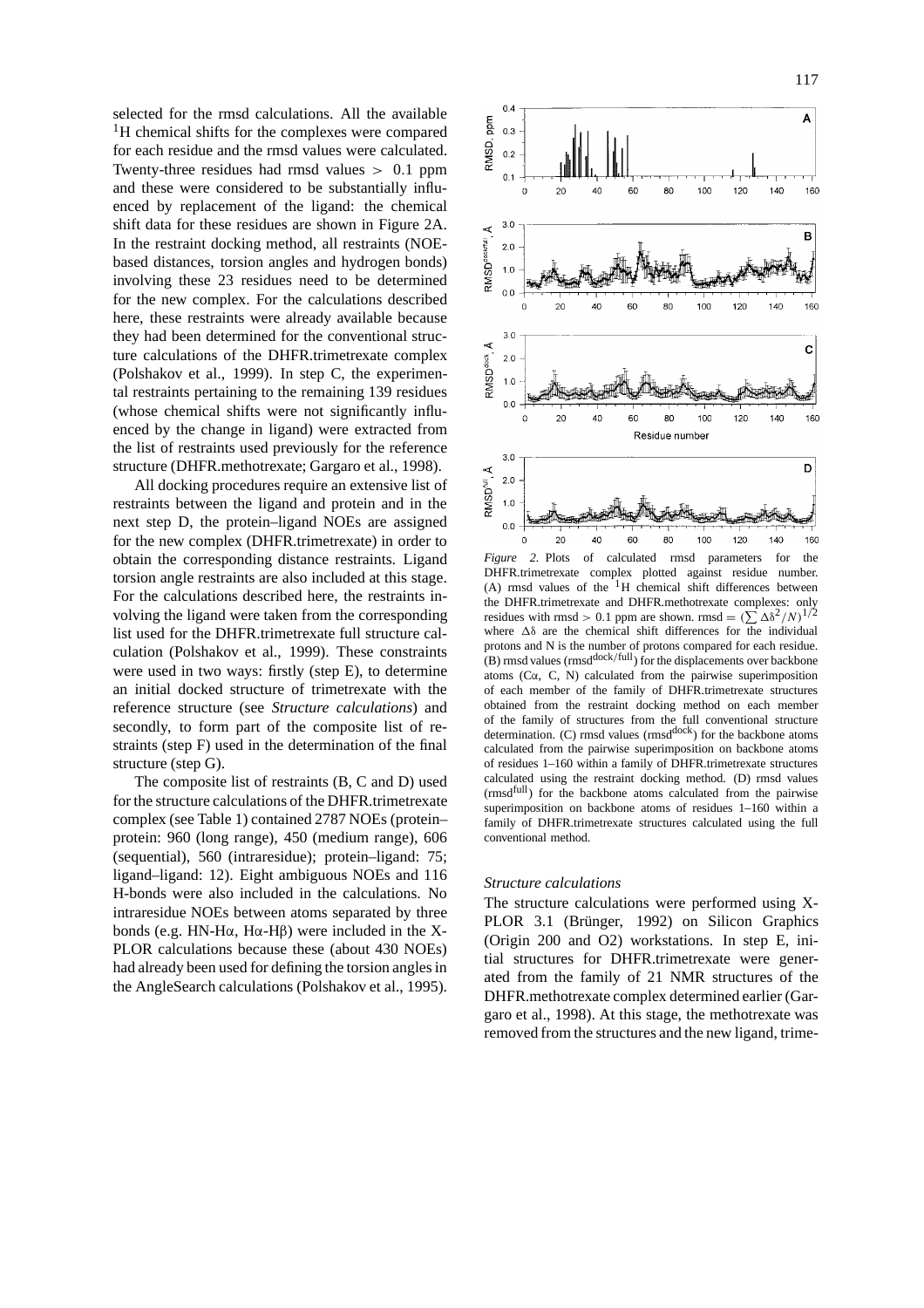| A. Restraints used in the final structure calculation                  |                     |                       |
|------------------------------------------------------------------------|---------------------|-----------------------|
| <b>NOEs</b>                                                            | Full list           | TMQ list <sup>a</sup> |
| Total                                                                  | 2787                | 565                   |
| Long range $( i - j  > 4)$                                             | 960                 | 185                   |
| Medium range $(1 <  i - j  \le 4)$                                     | 450                 | 96                    |
| Sequential $( i - j  = 1)$                                             | 606                 | 118                   |
| Intraresidue                                                           | 560                 | 63                    |
| Ambiguous                                                              | 8                   | 8                     |
| Protein-ligand                                                         | 75                  | 75                    |
| Ligand-ligand                                                          | 12                  | 12                    |
| H-bonds                                                                | 116                 | 8                     |
| Dihedral angles                                                        |                     |                       |
| Total                                                                  | 345                 | 47                    |
| Phi $(\phi)$                                                           | 123                 | 16                    |
| Psi $(\psi)$                                                           | 120                 | 14                    |
| Chi-1 $(\chi_1)$                                                       | 96                  | 13                    |
| Chi-2 $(\chi_2)$                                                       | 4                   | 2                     |
| TMQ                                                                    | 2                   | $\overline{c}$        |
| <b>B.</b> Constraint violations in the final ensemble of 19 structures |                     |                       |
| Number of NOE constraint violations above 0.2 Å                        | $\mathbf{0}$        |                       |
| Number of dihedral angle violations above 3°                           | $\overline{0}$      |                       |
| XPLOR energies (kcal mol <sup>-1</sup> ) <sup>b</sup>                  |                     |                       |
| <b>ENOE</b>                                                            | $0.245 \pm 0.122^c$ |                       |
| E <sub>CDIH</sub>                                                      | $0.496 \pm 0.047$   |                       |
| C. Deviations from idealised geometry                                  |                     |                       |
| Bonds ( $\rm \AA) \times 10^3$                                         | $4.610 \pm 0.013$   |                       |
| Angles $(°)$                                                           | $0.326 \pm 0.003$   |                       |
| Impropers $(°)$                                                        | $0.144 \pm 0.003$   |                       |
| D. Structural statistics for the final ensemble of 22 structures       |                     |                       |
| PROCHECK analysis                                                      |                     |                       |
| % of residues in most favourable region of Ramachandran plot           | 80.2                |                       |
| % of residues in non-allowed region of Ramachandran plot               | $\mathbf{0}$        |                       |
| E. Pairwise superimposition $(\AA)$                                    |                     |                       |
| Backbone (C, C $\alpha$ , N) rmsd of residues 1–162                    | $0.568 \pm 0.102$   |                       |
| Heavy-atom rmsd of residues 1-162                                      | $1.129 \pm 0.114$   |                       |

*Table 1.* NMR restraints and structural statistics for the DHFR.trimetrexate complex calculated using the restraint docking method

<sup>a</sup>The TMQ list includes NMR restraints from the ligand and the 23 protein residues having large rmsd values of <sup>1</sup>H chemical shifts (see text and the caption of Figure 2A).

bThe force constant used to calculate ENOE was 50 kcal mol−1Å2. The force constant used

to calculate  $E_{CDIH}$  was 200 kcal mol<sup>-1</sup>rad<sup>-2</sup>. <sup>c</sup>Here and below: mean  $\pm$  standard deviation.

trexate, was placed outside the protein (about 20 Å away). The initial docking of the trimetrexate into DHFR was achieved using only the protein–ligand NOEs for the DHFR.trimetrexate complex with 500 steps of Powell energy minimisation. During this initial stage, atoms of the protein residues were kept fixed, the vdW force constants were scaled down by

a factor of  $10^{-3}$ , and the force constants for angles and bonds were each increased by a factor of 10. Then all force constants were returned back to their standard values and only that for bonds was increased by a factor of 5. This was followed by another 500 steps of conjugate gradient energy minimisation. After this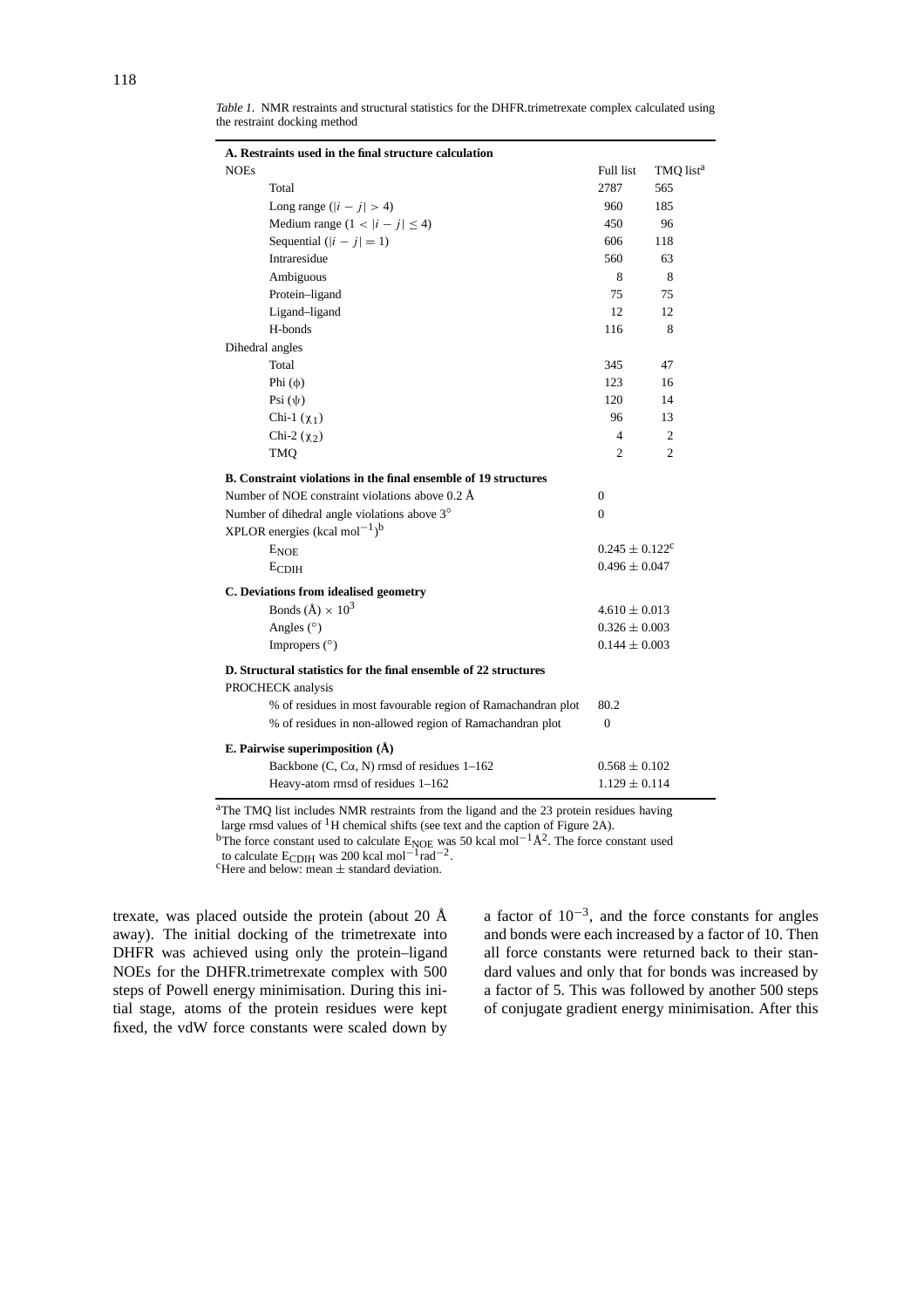stage, the ligand occupied roughly the correct position in its protein binding site.

All 21 structures were then subjected to the next stage of structure refinement using the composite list of experimental restraints (step G). The refinement protocol was essentially the same as that described earlier for the DHFR.trimetrexate structure determination (a slow cooling simulated annealing from 1000 K to 100 K for 20 ps followed by 1000 steps of conjugate gradient energy minimisation; Polshakov et al., 1999). Bond lengths were constrained during all dynamic stages of the slow cooling refinement using SHAKE (Ryckaert et al., 1977). Pseudoatom center averaging was applied for methyl groups and all distance constraints based on NOEs involving stereospecifically assigned methyl groups had their upper limits increased by 1 Å. An  $r^{-6}$  sum averaging, where the  $r^{-6}$  distance was weighted by the number of ambiguous NOEs (Nilges, 1995), was applied for all non-stereospecifically assigned methyl groups and methylene protons, and for the Hδ and He protons in phenylalanine and tyrosine rings. An r−<sup>6</sup> sum averaging was used for all NOE restraints involving the 23 protein residues with substantial chemical shift rmsds between the trial and reference complexes (DHFR.trimetrexate and DHFR.methotrexate).

The final 19 structures were selected as those having no distance violation greater than 0.2 Å and no dihedral angle violations greater than 3◦, and these structures were examined in the final analysis and comparison. Analysis of the final structures using PROCHECK-NMR/AQUA (Laskowski et al., 1996) indicated that there are no residues in the disallowed regions of the Ramachandran plot (see Table 1).

## *Analysis of calculated structures*

Structures were visualised using INSIGHT II (Molecular Simulations Inc.) and analysed using X-PLOR 3.1 (Brünger, 1992).

In order to compare the families of the restraint docked structures with those from the previously determined solution structure of the DHFR.trimetrexate complex it is necessary to calculate the rmsd values for the pairwise superimposition between the two families A and B ( $\text{rmsd}^{\text{AB}}$ ) (see Figure 2B). The  $\text{rmsd}^{\text{AB}}_i$  values for each residue i were calculated using cross-pairwise fitting of each structure in family A from the restraint docking method on each structure from the earlier NMR determined family B for the DHFR.trimetrexate complex (418 pairs).

To assess the contributions to the  $\text{rmsd}_{i}^{\text{AB}}$  from the differences in precision in the individual families, we have also calculated the pairwise rmsds for each residue i for each individual family,  $\text{rmsd}_i^{\text{A}}$  and  $\text{rmsd}_i^{\text{B}}$  (see Figures 2C and 2D).

## **Results**

Figure 3 shows a stereoview of the two mean structures of the DHFR.trimetrexate complex calculated by the restraint docking method and by the earlier conventional structure determination. One can see that there is very good agreement throughout the protein structure with particularly good overlap in the binding site environment. The observed perfect overlap of the ligand atoms in the two structures is especially noteworthy since the ligand atoms were not used for the superimposition of the two mean structures and no energy minimisation was carried out on the mean structures. When the two mean structures were superimposed on the backbone atoms (Cα, C, N) of residues 1–160, the rmsd value for the backbone atoms is 0.70 Å, the rmsd value for heavy atoms of the residues in the binding site is  $0.52$  Å, and for the ligand heavy atoms it is 0.17 Å. Obviously one would expect the largest differences between the two structures to arise in those regions remote from the binding site where the constraints used for the validation of the method are taken from two different complexes. These differences in structure give some indication of the small errors that could arise in these regions when using this method.

Figure 4 illustrates the precision of the two calculated families and the good agreement between them. Figure 4A shows all protein backbone and ligand heavy atoms for the two families of calculated structures. For most regions of the protein, the agreement between the two families is within the precision seen for these regions in each family: this is particularly true for the residues within the binding site. The latter is seen clearly in Figure 4B, which shows the superimposed families for the binding site region where the set of atoms used for superimposition also included side-chain and ligand heavy atoms. From a detailed comparison of the rmsd values given in Figure 2 it is seen that the regions of the protein showing the largest values are the same for both families. The same regions also show the largest values in the cross comparison between the two families ( $\text{rmsd}_{i}^{\text{AB}}$ ). The most significant differences in all cases are seen for the loop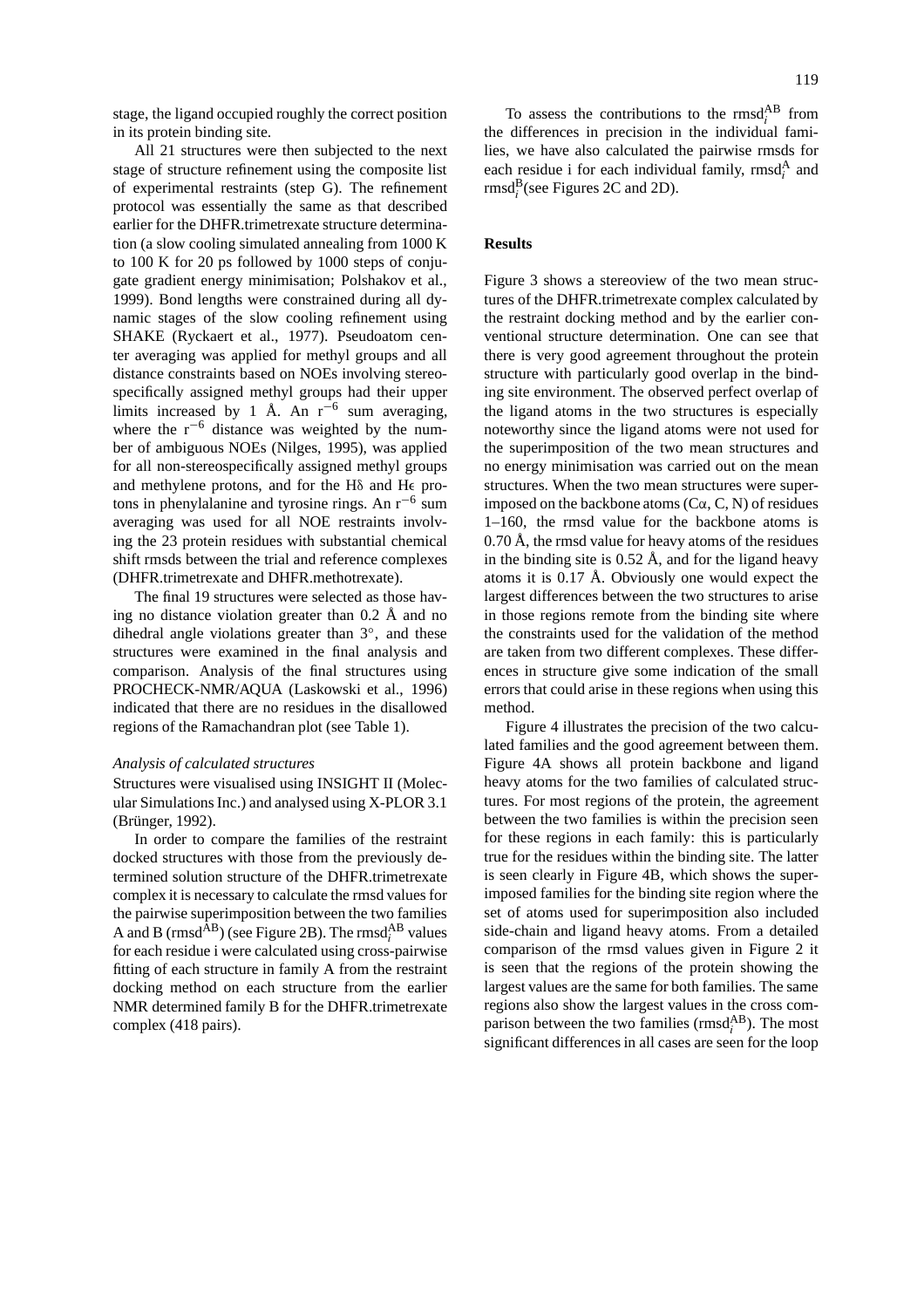

*Figure 3.* Stereoview of the two mean structures calculated from the families of structures obtained by the restraint docking method (blue) and by the conventional method (red) and superimposed on the backbone atoms of residues 1–160. Only the backbone atoms of the protein and the heavy atoms of the ligand are shown.



*Figure 4.* Superimposition of two families of DHFR.trimetrexate structures calculated using the restraint docking method (blue) and the full conventional method (red). The ligand in pink is from the restraint docking method and the ligand in light blue is from the conventional method. (A) This superimposition was performed on the backbone atoms of residues 1–160. Only the backbone atoms of the protein and the heavy atoms of the ligand are shown. (B) This superimposition was performed using the heavy atoms of the residues in the binding site. The side-chains of the protein residues from structures calculated using the restraint docking method are shown in yellow and those from the conventional structural determination in light blue. Only the heavy atoms of the ligand and the protein residues in the binding site are shown.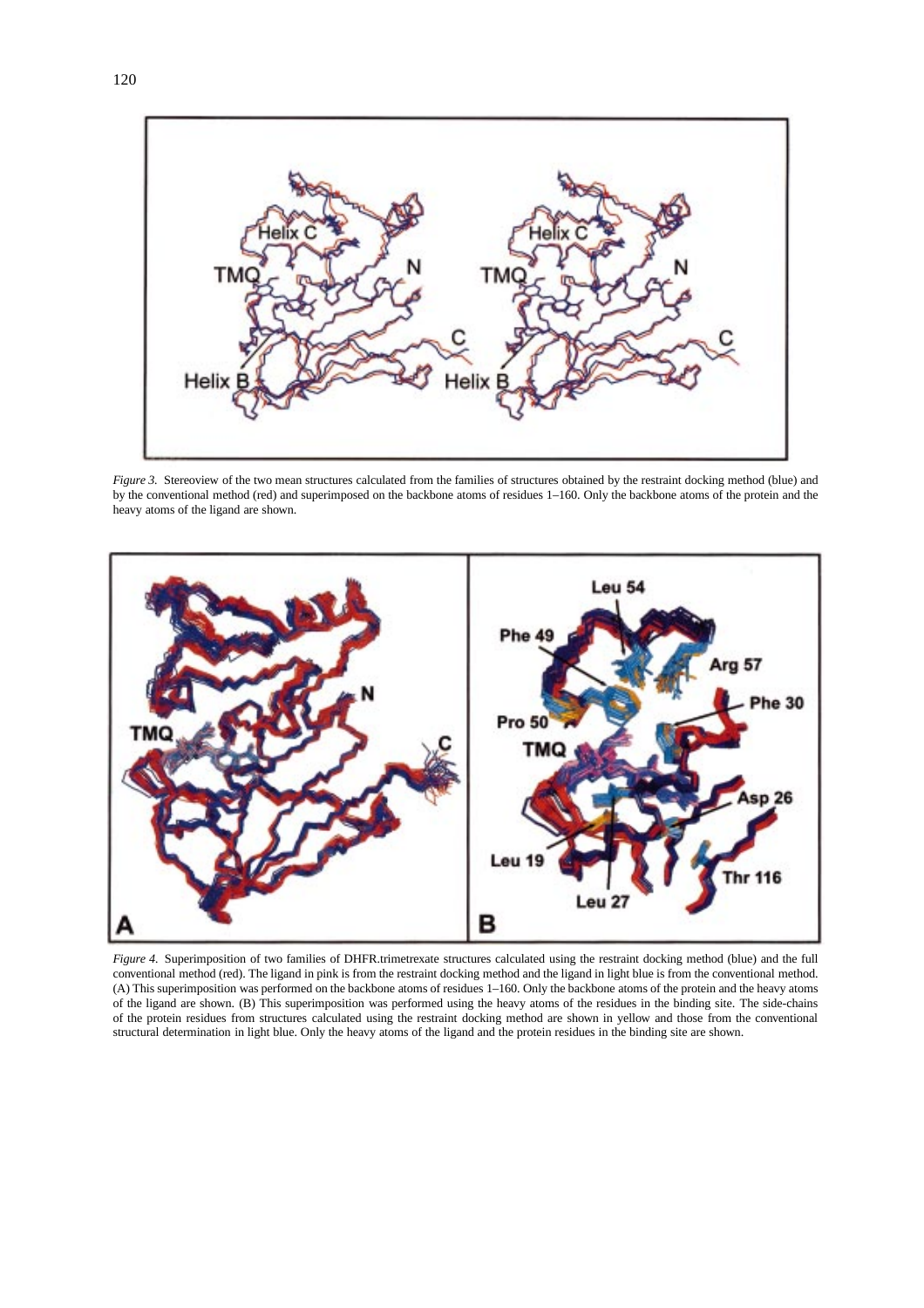regions only. However, even in these regions the differences are generally small ( $\text{rmsd}^{\text{A}}$  and  $\text{rmsd}^{\text{B}}$  are less than 1.0  $\AA$  and rmsd<sup>AB</sup> is less than 1.5  $\AA$ ).

#### **Discussion and conclusions**

# *Choosing which NOEs need to be measured for the new complex*

While all the protein–ligand NOEs must be measured for this restraint docking method, the only protein–protein NOEs which need to be determined experimentally are those involving residues influenced by replacement of the ligand. We have adopted the approach of using  ${}^{1}H$  chemical shift differences to indicate which parts of the structure of a protein– ligand complex have been influenced by replacing one ligand with another. The  $\rm{^1H}$  chemical shifts are particularly sensitive to any changes involving aromatic rings in such complexes. In this study we use the absence of substantial chemical shift differences between residues in two protein–ligand complexes as a criterion for determining the regions of the proteins that are essentially structurally identical. Figure 2A indicates the 23 (of the 162) DHFR residues which have large chemical shift differences (rmsd *>* 0*.*1 ppm for  ${}^{1}H$  of all protons in the residue) between the complexes with methotrexate and trimetrexate. The remaining 139 residues with only very small chemical shift differences are assumed to be from regions of the protein where the structure is essentially identical. Based on this, the NMR experimental constraints (NOEs, torsion angles and hydrogen bonds) involving the residues from this unaffected group of residues can be extracted from a list of constraints used previously for structure determination of the reference structure (DHFR.methotrexate complex (Gargaro et al., 1998)). These are included in the final composite list of restraints used in the docking of the DHFR.trimetrexate complex. Constraints involving the 23 protein residues with chemical shift rmsd *>* 0*.*1 ppm and those involving the ligand itself were determined from 2D and 3D NOESY-based spectra of the DHFR.trimetrexate complex. In the final structures, these 23 affected residues either occupy or are close to the ligand binding sites. Several additional protein residues, specifically those close to one of the 23 residues or those close to the ligand, will of necessity also be involved in the measured NOEs. The good agreement observed between the restraint docked structure and the conventional structure calculated for the DHFR.trimetrexate complex validates the criteria we use for selecting which NOEs need to be experimentally determined and which NOEs can be taken directly from the restraint list used for generating the reference structure.

In the present example where the method is being demonstrated, the final list of constraints was assembled from the detailed data obtained during a full independent structural determination. In the case of a new complex being examined de novo, it would be necessary, of course, to introduce iterative steps during the structure refinement stage (involving step G with steps B and D) to assist in assigning the protein–protein and protein–ligand NOEs.

#### *Advantages of the method*

The good agreement between the structures obtained using this restraint docking method and those from the conventional structure determination validate the use of the restraint docking approach for obtaining high quality structures. This is particularly true for the bound ligand and the binding site region, although the overall structures are also in very good agreement. This method leads to time-saving in two important ways. Firstly, one needs to measure fewer NOEs and other restraints, and secondly, the structure refinement is considerably simplified particularly in dealing with violated and ambiguous NOEs. Any misassignments or incorrect calibration of NOEs can usually be detected very readily when these involve protons within regions of the protein which are usually well determined from other measurements. The iterative procedure used in the full structure calculations to ensure that all these NOEs are consistent with the structure and free of assignment errors is a lengthy process. Obtaining the assignments and measuring the NOEs for protons in the bound ligand and the 'chemical shift affected' protein residues in the new protein–ligand complex will be straightforward in cases where well documented and fully assigned spectra of related complexes are already available.

Understanding structure–function relationships often involves comparing structures of a series of protein complexes formed by binding different ligands to the same protein. NMR has already proved itself to be a useful albeit time-consuming method for determining such structures in solution. Methods such as the one described here will allow for more rapid determination of structures of a series of related complexes in the future.